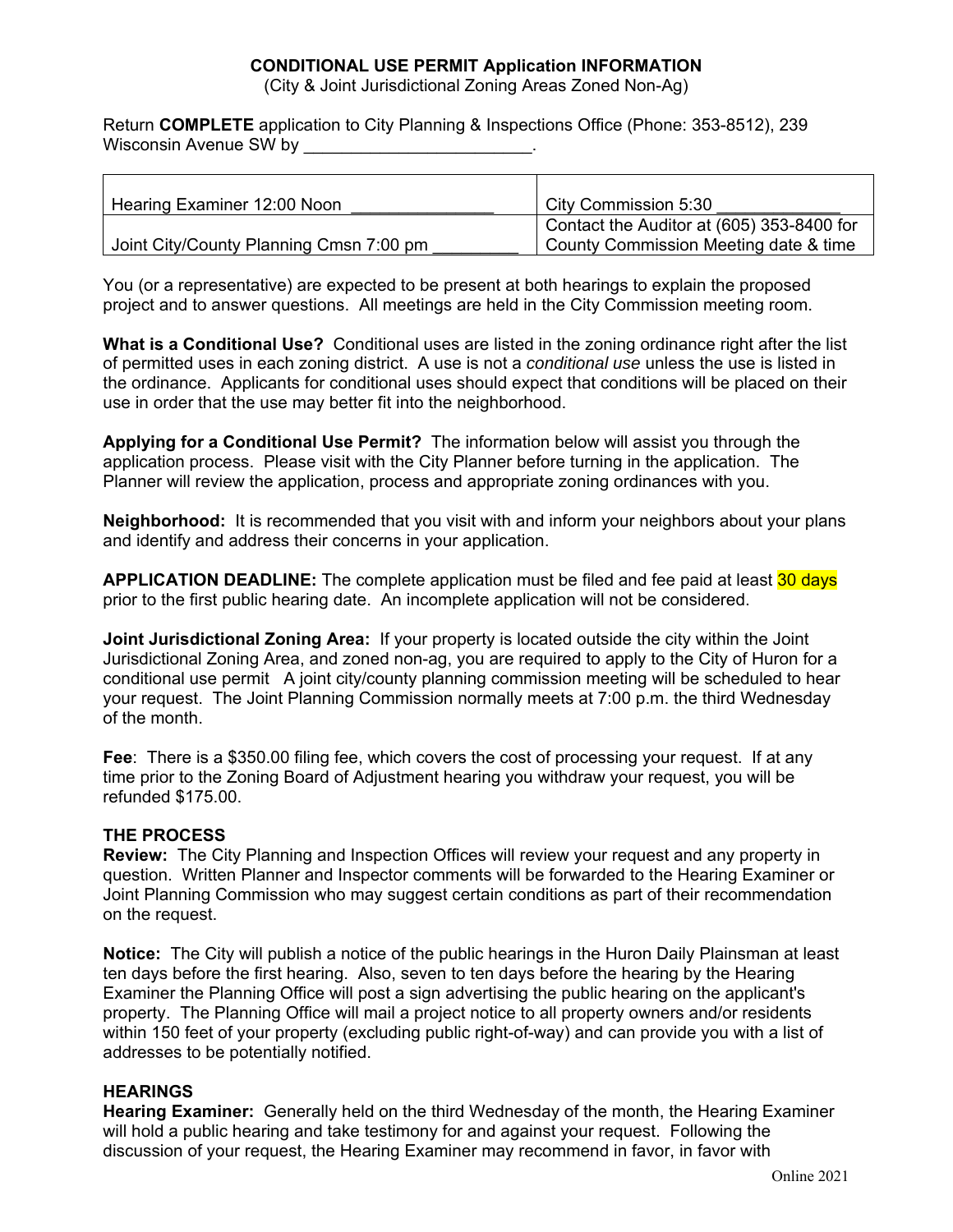conditions or against your request. City staff will forward the Hearing Examiner recommendation to the City Commission for their decision.

 **-- OR --** 

**Joint City / County Planning Commission:** Generally held on the second Wednesday of the month, the Joint Planning Commission will hold a public hearing and take testimony for and against your request. Following the discussion of your request, the Joint Planning Commission may recommend in favor, in favor with conditions or against your request. City staff will forward their recommendation to the City Commission. County staff will carry the recommendation to the Beadle County Commission.

**Huron City Commissioners seated as the Zoning Board of Adjustment:** Generally, on the Monday following the Hearing Examiner or the Planning Commission meeting, the City Commission acting as the Zoning Board of Adjustment will consider your request. The City Commission meets at 5:30 p.m. in the Municipal Building at 239 Wisconsin Avenue SW. Following their discussion of your request, they may approve, approve with conditions, or deny your request.

#### **The Hearing Examiner or the Joint Planning Commissioners will consider these "Criteria for Review of Conditional Use Permits" in their deliberation of your request:**

- 1. Compatibility with the zoning district.
- 2. Adverse affect on the character of the area by an increase in such elements as dust, odors, noise, gas and traffic volumes.
- 3. Opposition of surrounding property owners.
- 4. The public safety.
- 5. Effect on established property values.

**APPLICANT:** If you cannot comply with one or more of the "**Criteria for Review of Conditional Use Permits"** you should attach information to the Conditional Use Permit application explaining the situation, why you cannot meet the requirement(s) and what you offer as explanation of why your application for a conditional use should be approved.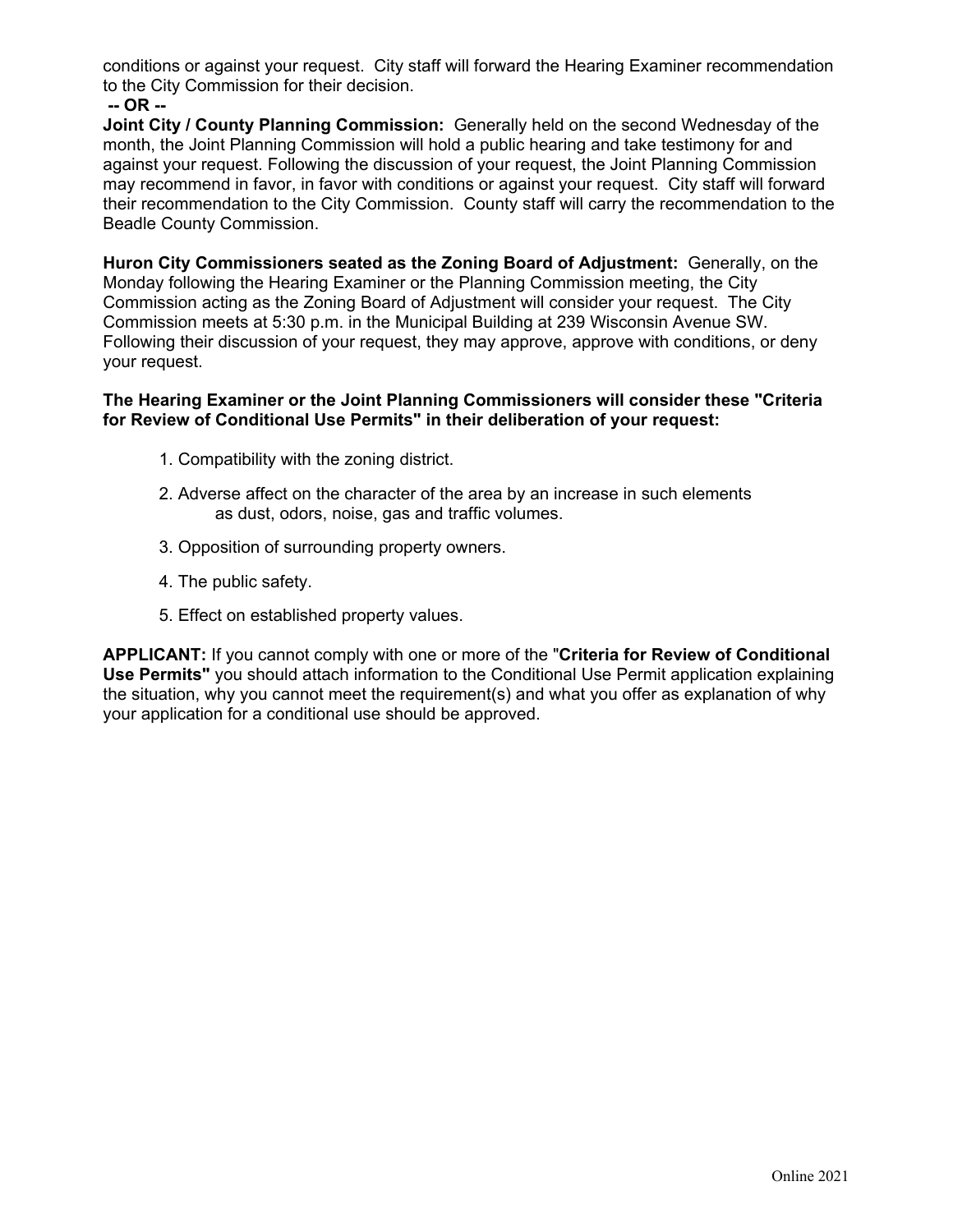# **CONDITIONAL USE PERMIT APPLICATION**

\*Application MUST be filed at least 30 days prior to the first public hearing date. Filing fee - \$350.00

| [please print]<br>Applicant: _________                                                                                                                                                          |  |  |
|-------------------------------------------------------------------------------------------------------------------------------------------------------------------------------------------------|--|--|
| <u> 1980 - Andrea Stadt Britain, amerikansk politik (* 1908)</u><br>Home/Office Phone: ________________________________Cellular Phone: ______________                                           |  |  |
| Project Address:<br>Legal Description:<br>Zone: <u>Zone: Zone Manuel Affected: 23. Juli</u>                                                                                                     |  |  |
|                                                                                                                                                                                                 |  |  |
| Based on the municipal zoning codes of Huron (Title 23) - Please respond to the following<br>questions:                                                                                         |  |  |
| 1. If this is a business, explain what type of business and identify the proposed number of                                                                                                     |  |  |
| 2. Is your request compatible with the zoning district? Explain.                                                                                                                                |  |  |
| 3. Will the proposed use fit in the neighborhood? Explain. _____________________                                                                                                                |  |  |
| 4. Are there possible negative effects on the neighborhood around the proposed project that may<br>be caused by an increase in such elements as dust, odor, noise, and traffic volume? Explain. |  |  |
| 5. As you presented the proposed project to the surrounding property owners, did they express<br><u> 1989 - Johann Stoff, amerikansk politiker (d. 1989)</u>                                    |  |  |
| 6. Will the proposed project impact public safety in the area around the project?Yes No                                                                                                         |  |  |
| 7. Will the proposed project have any effect on property values in the neighborhood around the                                                                                                  |  |  |
|                                                                                                                                                                                                 |  |  |